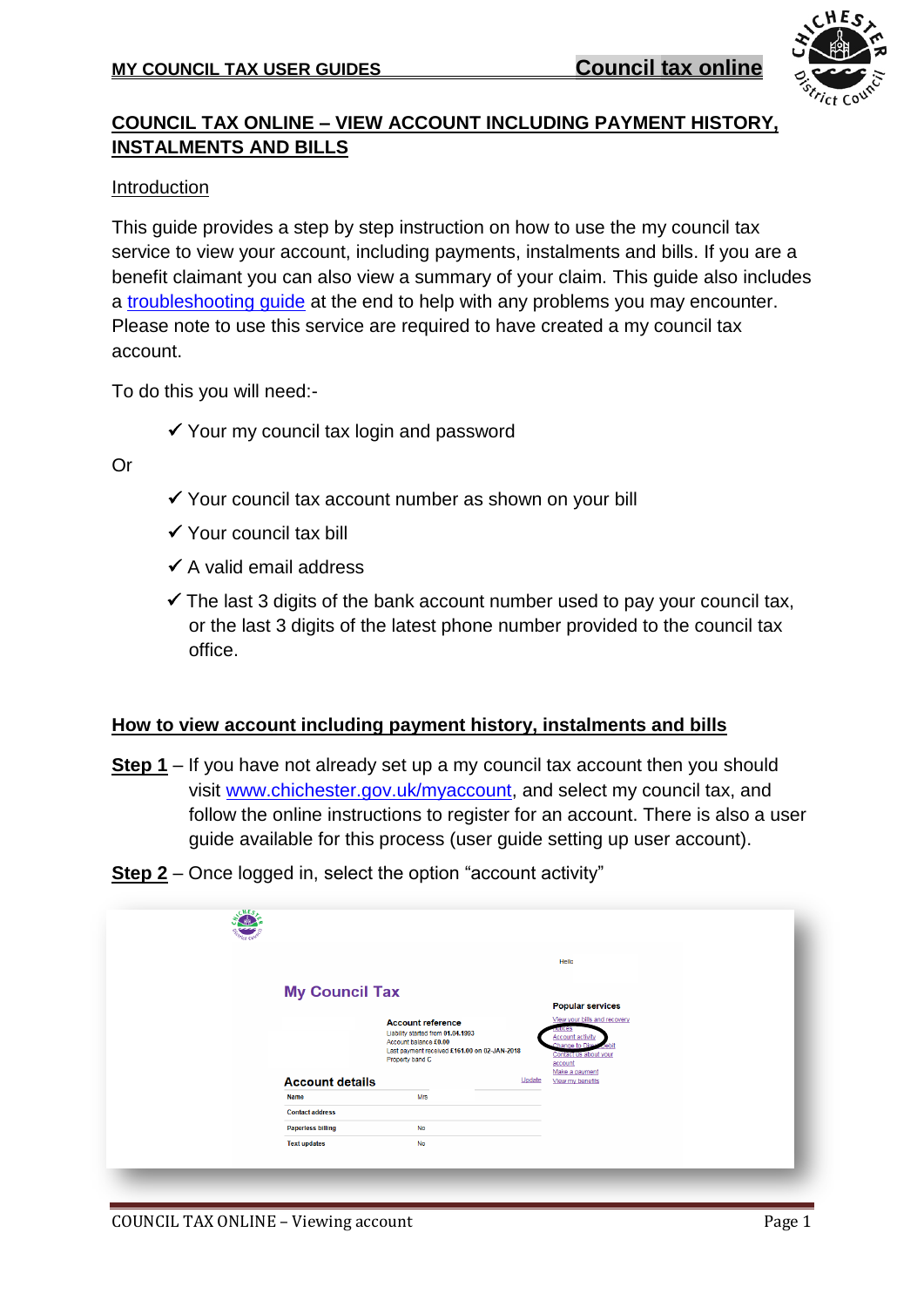

**Step 3 –** Select the financial year that you want to view.

| Year<br>2017/2018      | Select the financial year that<br>you want to view |
|------------------------|----------------------------------------------------|
|                        |                                                    |
| <b>Account details</b> |                                                    |
|                        | Liability started from 01/04/1993                  |

**Step 4** - You can view an account overview, how you pay your council tax, your outstanding balance, payments received & instalments due.

| <b>Account number</b>             |                                   |                        |
|-----------------------------------|-----------------------------------|------------------------|
| <b>Account details</b>            |                                   |                        |
| <b>Account period</b>             | Liability started from 01/04/1993 |                        |
| <b>Account address</b>            |                                   |                        |
| <b>Overall summary</b>            |                                   |                        |
| <b>Current arrears or credits</b> | €0.00                             |                        |
| <b>Outstanding balance</b>        | €0.00                             | Outstanding<br>balance |
| <b>Annual summary</b>             |                                   |                        |
| <b>Balance brought forward</b>    | £0.00                             |                        |
| <b>Liabilities</b>                | €1,447.84                         |                        |
| Payments                          | $-0.447.84$                       |                        |
| <b>Outstanding balance</b>        | £0.00                             | Current                |
|                                   |                                   | payment                |
| <b>Payment details</b>            |                                   |                        |
| <b>Payment method</b>             | <b>Direct Deb</b>                 | method                 |
| <b>Payment frequency</b>          | Monthly                           |                        |

Scroll down to view your instalments and payments made.

| €134.00<br>€161.59<br>€161.00<br>€161.00<br>€161.00 |
|-----------------------------------------------------|
|                                                     |
|                                                     |
|                                                     |
|                                                     |
|                                                     |
| Amount                                              |
| $-6133.25$                                          |
| $-6134.00$                                          |
| $-6134.00$                                          |
| $-0.134.00$                                         |
| $-0.134,00$                                         |
|                                                     |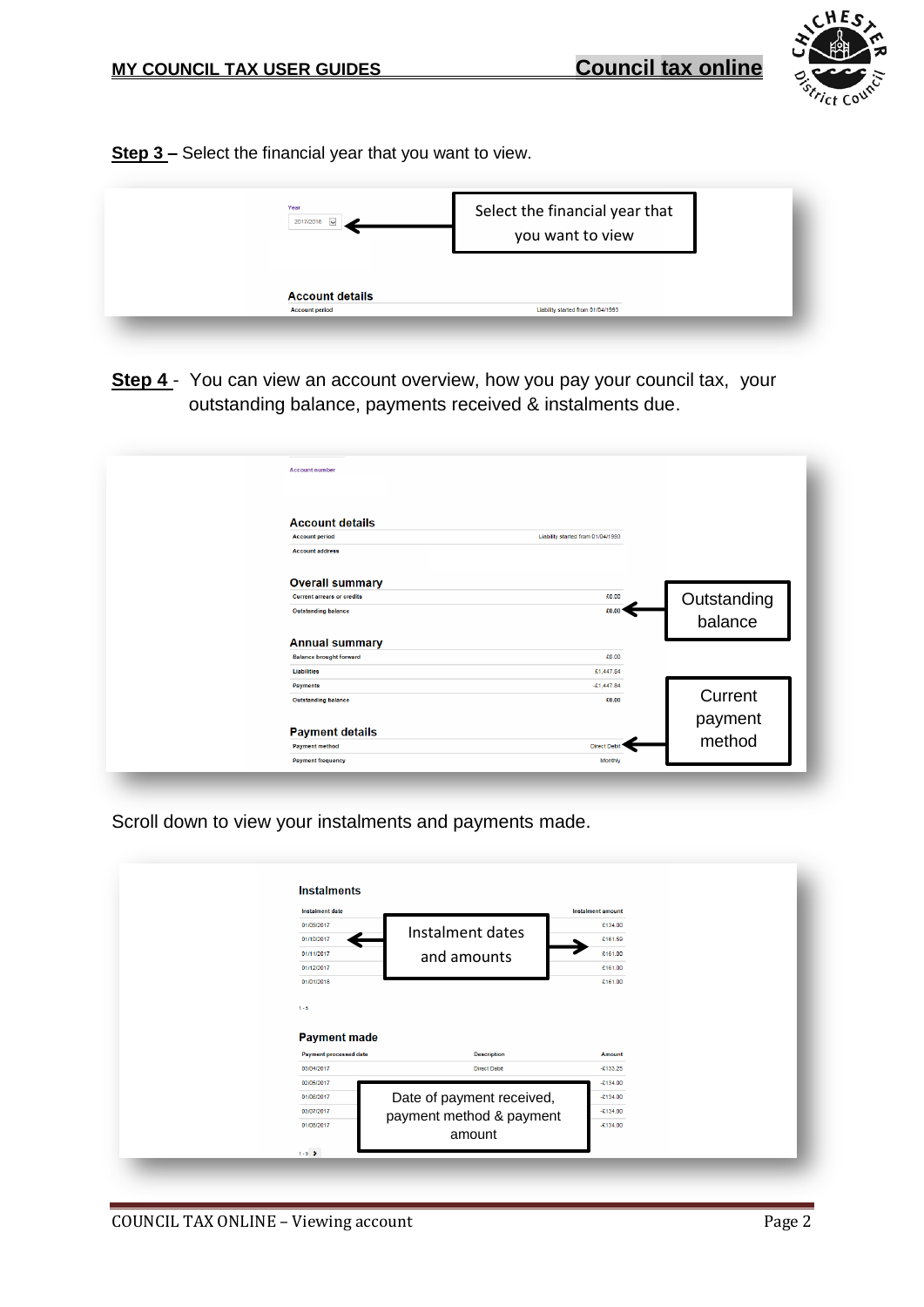

**Step 5** – To view bills and recovery notices, click "back" and then click "view your bills and recovery notices".

| <b>My Council Tax</b>  |                                                                                                                                                           |         |                                                                                                                                   |  |
|------------------------|-----------------------------------------------------------------------------------------------------------------------------------------------------------|---------|-----------------------------------------------------------------------------------------------------------------------------------|--|
|                        |                                                                                                                                                           |         | <b>Popular services</b>                                                                                                           |  |
|                        | <b>Account reference</b><br>Liability started from 01.04.1993<br>Account balance £0.00<br>Last payment received £161.00 on 02-JAN-2018<br>Property band C | account | View your bills and recovery<br><b>Account acuvit</b><br><b>Change to Direct Debit</b><br>Contact us about your<br>Make a payment |  |
| <b>Account details</b> |                                                                                                                                                           | Update  | View my benefits                                                                                                                  |  |

**Step 6** - You can then choose to view and print any bill dated within the last 12 months, or view your previous recovery notices.

|            | Bills, reminders, finals and summons for                                      |           |                    |                      |                           |
|------------|-------------------------------------------------------------------------------|-----------|--------------------|----------------------|---------------------------|
|            | You can view all of your new and existing bills, notices, finals and summons. |           |                    |                      |                           |
|            | New notices are indicated by this symbol of                                   |           |                    |                      | Select other recovery     |
|            |                                                                               |           |                    |                      |                           |
|            | <b>Bills</b>                                                                  | Reminders | Finals             | Summons <sup>®</sup> | notices to view           |
| Date       | Year                                                                          | Amount    | <b>Notice Type</b> |                      |                           |
| 25/08/2017 | 2017/18                                                                       | £778.59   | Bill               | View Bil             | Click here to view a bill |

**Step 7** – To view details of a benefit claim, click "back" and then click "view my benefits"